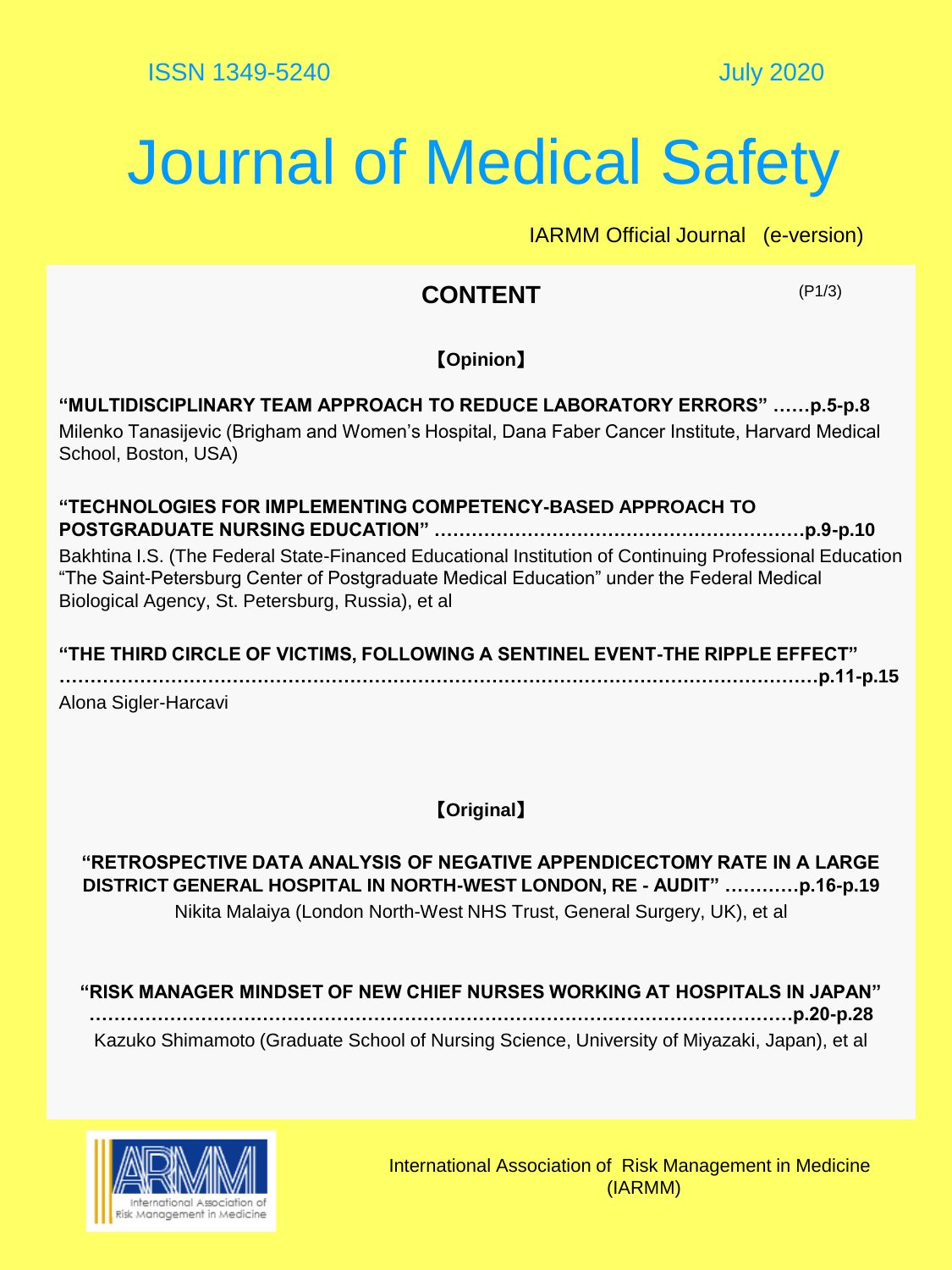# Journal of Medical Safety

IARMM Official Journal (Print version)

### **CONTENT**

(P2/3)

【**Original**】

**"THE EDUCATION PROGRAM OF RAPID RESPONSE SYSTEM FOR MEDICAL STUDENTS IN JAPAN" ……………………………………………………………………………………………p.29-p.33** Chikako Kawahara (Department of Clinical Simulation Center, Aichi-medical-University, Japan), et al

#### **"SAFETY MANAGEMENT OF HEAT STROKE FOR THE 2020 TOKYO SUMMER OLYMPICS"**

**………………………………………………………………………………………………………p.34-p.40** Iiko NARA (Department of Crisis Medicine and Patient Safety, Graduate School of Medicine, University of Toyama, Department of Nursing, Kanagawa Institute of Technology, Japan), et al

【**Short Communication**】

**"ENDEAVOR AND CHALLENGES FOR MEDICAL SAFETY PROMOTERS TO REDUCE FALL ACCIDENT PREVENTION OF IN-PATIENTS" ………………………………………………p.41-p.45** Misako KINOSHITA (Fukushima Medical University of Nursing, Japan), et al

**"A NEW APPROACH FOR MEDICAL EDUCATIONAL METHOD OF NON-TECHNICAL SKILLS, DEPLOYING KIT-**

**GAME" ………………………………………………………………………p.46-p.55** Tatsuya Kitano (Seijoh University, Health Care Management Course, Faculty of Business Administration Graduate School of Health Care Studies, Patients Safety & Quality Management, Aichi, Japan)



International Association of Risk Management in Medicine (IARMM)